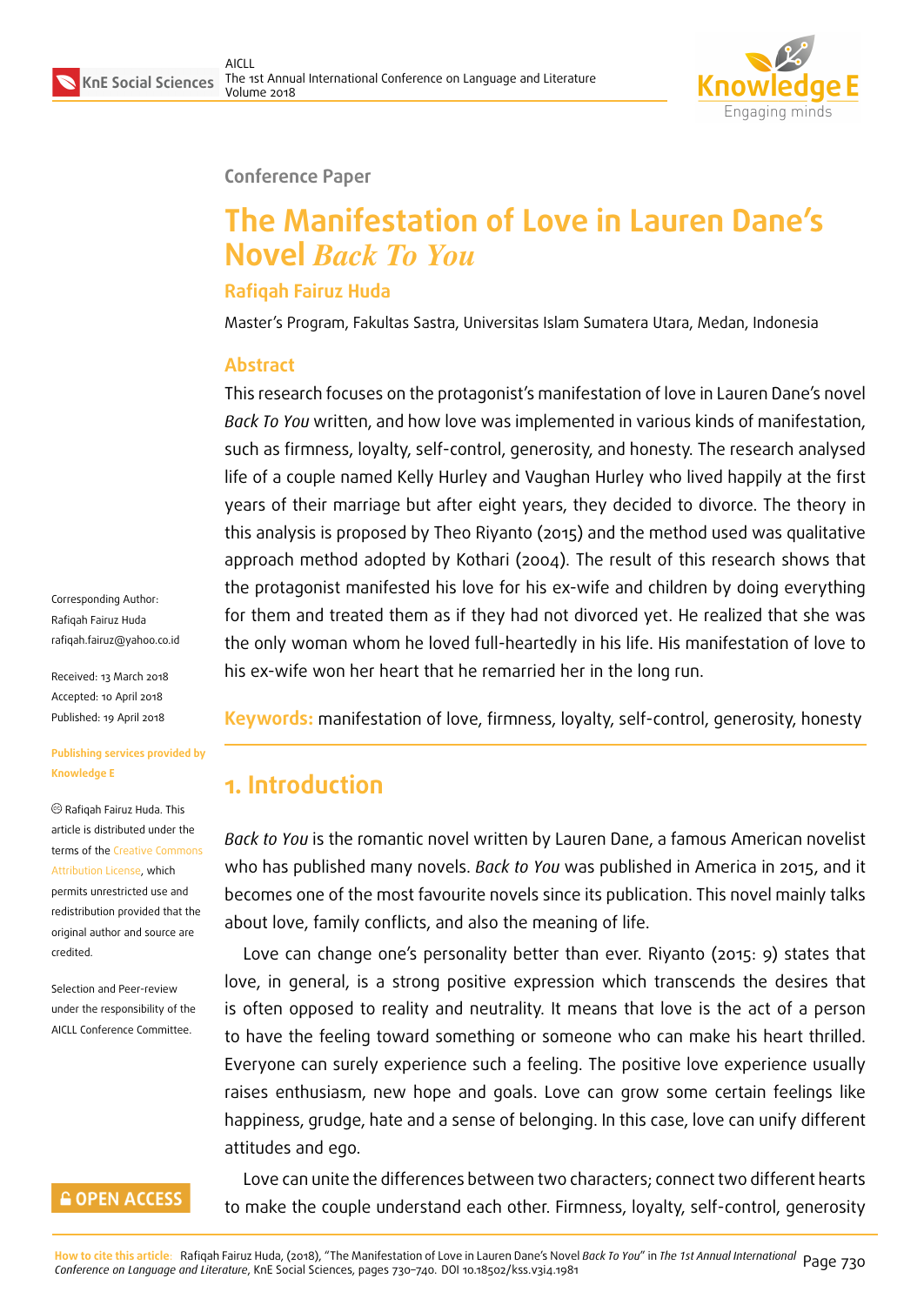

and honesty are the important elements in love and they constitute the manifestations of love. The manifestations of love cannot only be expressed in the heart or words, but they must also be expressed in action so that they can be felt by each partner. Therefore, it takes real action to prove the manifestation of love.

### **2. Literature Review**

#### **2.1. Love**

It is very common to see, hear or talk about love in our daily. Love exhibits some synonyms containing tenderness, attachment, caring, tendency, sympathy, gravitation, propensity, and infatuation. It should be instinctively agreed that there is an immense inconsistency and difference between liking and infatuation. It is not only problematic to produce a complete definition of the concept, but also describe the types of it. Freud known as the father of psychoanalysis exclusively interpreted love as "poly-perverse infantile sexuality" (Lyon. 1986: 160). On the other hand, the most interesting approach to this issue has been proposed Marshall as an equation: "love = sex + friendship" (Marshall, Andrew G. 2011: 6). Once again, falling in love is far more complicated as it can be instinctively realized.

On the contrary, American Marshall (2011) interviewed some 500 people in depth neglecting age differences, sexual passion and environmental diversities and concluded that each respondent illustrated his or her feelings of love in a similar way (Marshall, Andrew G. 2007: 3-7). Therefore, there seems to be no compelling reason to argue that not only do individuals throughout the world experience almost exactly the similar feeling of love, but also the same intensity has been stated by both males and females. So, by considering this crucial point, Marshall (2007: 7-8) fabricated a brandnew term as Limerence to define this early stage of falling in love. Love is generally considered as a clear reference to a versatility of different emotions, conditions, and orientations that confines from interpersonal affection or tenderness like "I love my mother" or to pleasure like "I loved that meal" and it might be connected to a powerful absorbency and personal bond or attachment.

On the one hand, it can enact kindness of human-being, compassion, and affection. On the other hand it can be served as the modest allegiant and philanthropic interest or sympathy for the good of another. Compassionate and affectionate behaviors to others, one's self or animals may also be described as love. It must be noted that although the nature of love is a frequently discussable topic, various perspectives of the term can be explained by characterizing what is not love. An important thing to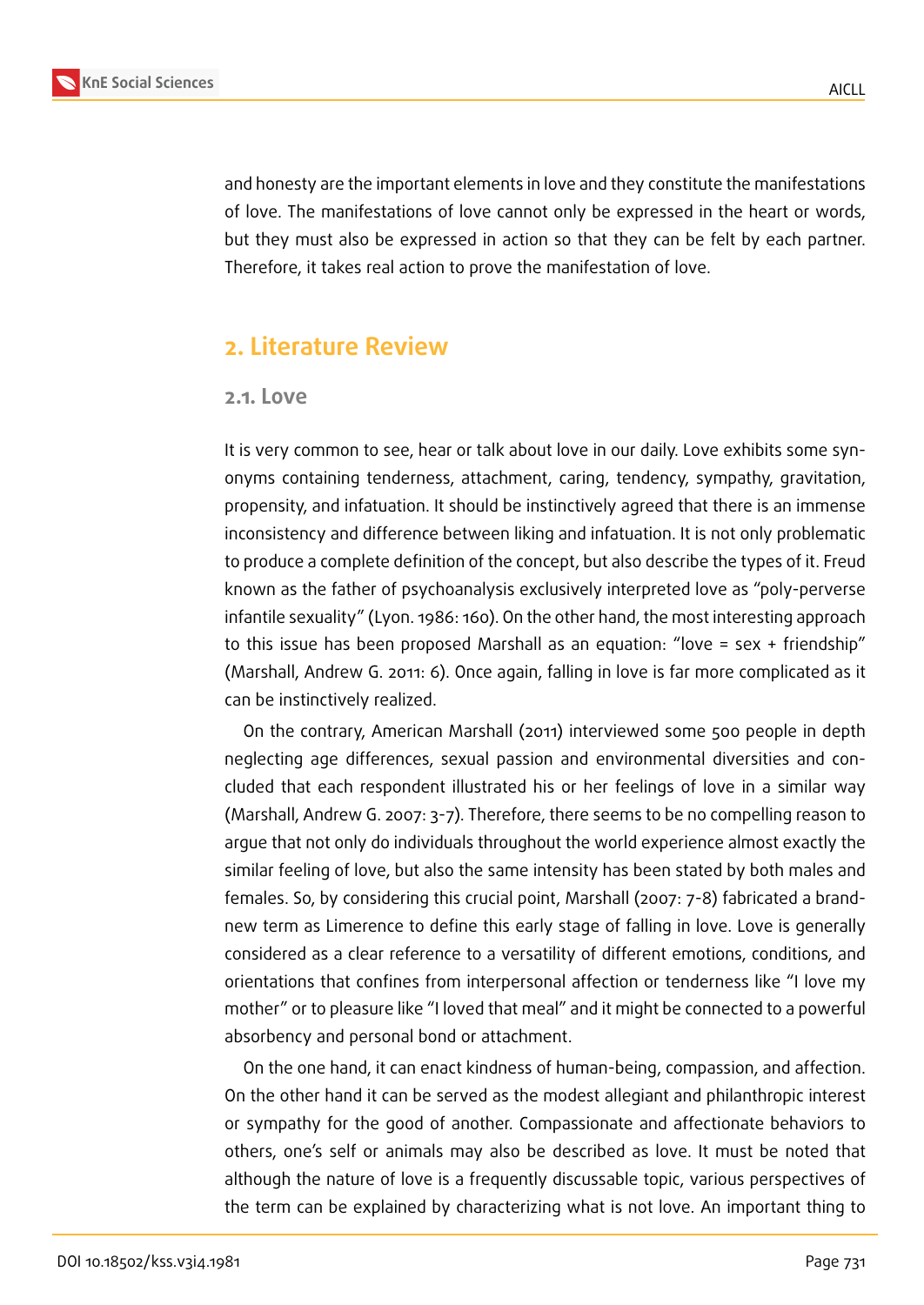

be considered is that hate neutral apathy is regularly compared with love as a general explanation of affirmative sensation or a stronger form of like; as a less lustful and more emotionally cordial image of romantic interest. A further point is that love is universally contrasted with lust; love is sometimes collated with friendship because of an interpersonal relationship with romantic connotations.

#### **2.2. Manifestation of Love**

Love is word that is always spoken in everyday. It can be devoted to friend, family and people who are considered important in life. It requires worth and sacrifices, and does more concrete and real meaning. In the manifestation of love, it is impossible for a person to express his or her real feeling withour sincerity. Riyanto (2015) claims that there are seven signs in relation or manifestation of love such as: firmness, loyalty, self-control, generosity, tolerance, forgiveness and honesty. This research focuses only on the manifestation of love reflected by the protagonist named Vaughan Hurley in the novel, *Back To You* covering firmness, loyalty, self-control, generosity and honesty.

#### **2.3. Firmness**

Firmness in undergo life may not have to the most of people. When there are many consequences and risks, it also starts to falter. The word "firmness" may seem to stress the potential for tight grip, but we want it to refer equally to the potential for light grip (Roberts and Wood, 2007: 185).

#### **2.4. Loyalty**

Loyalty is one of the manifestations of love. Without loyalty, the relationship between couple will destroy. Basically, love grows because of loyalty as the love story between Kelly Hurley and Vaughan Hurley in the novel *Back to You*. In this story, they divorced for several reasons. However, after the divorce, Vaughan is aware that his ex-wife has sacrificed her time for him and their children. Loyalty can be interpreted also as a belief to oneself and to others (Riyanto, 2015: 49). Loyalty exists because of mutual trust between the couple, and it is very important since it raises strong emotional attachment between the couple.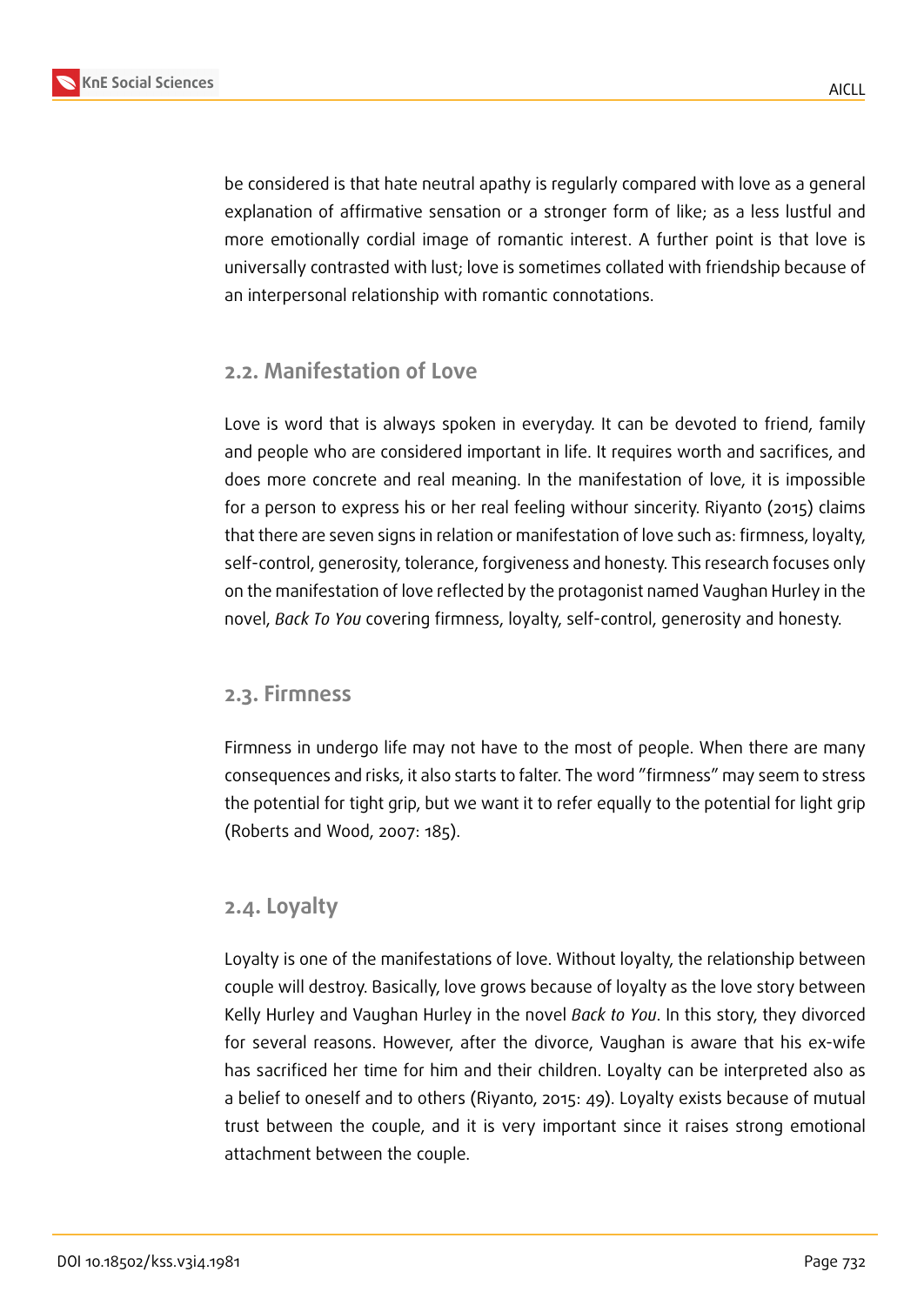### **2.5. Self-control**

Self-control is word most common to hear. Self-control indicates habit and process that is considered important in life. In this novel Vaughan Hurley try to correct the mistakes that made with controlling selfishness and arrogant to regain love from his wife. Selfcontrol means we fight "culture" with haste or hurry. Our Self-control develop the habit for choose with consciously (Riyanto, 2015: 71).

### **2.6. Generosity**

In society, generosity is often referred to as sympathy between human and environment. It is a disposition to give valuable things like material, time, attention, energy, concessions, credit, the benefit of a doubt, knowledge to other persons. Sometimes one does not always practice generosity to all people, no matter to the environment that exists in social life. The cause is that it does not care about the existing environment in social life. Generosity is the attitude and action that will give and help other people who are in need, not only material but also non-material, such as energy, mind, and heart of the field (Riyanto, 2015: 78). Generosity can be learned and trained by observation and practice in our life.

#### **2.7. Honesty**

Honesty refers to a facet of moral character and connotes positive and virtuous attributes such as integrity, truthfulness, straight forwardness, including straightforwardness of conduct, along with the absence of lying, cheating, theft, etc. Honesty also involves being trustworthy, loyal, fair, and sincere. Honesty is valued in many ethnic and religious cultures. Refering to it Benjamin Franklin says, "Honesty is the best policy".

## **3. Research Method**

The method used in this research was qualitative descriptive approach in which the researcher shows about the subject of the research, opinion or definition from the expert. It is relevant to Kothari (2004: 5) who said that *Qualitative approach* to research is concerned with subjective assessment of attitudes, opinions and behavior. To answer all the questions from the research made by the researcher, qualitative methods are suitable in this thesis. Because of the objects of this research are some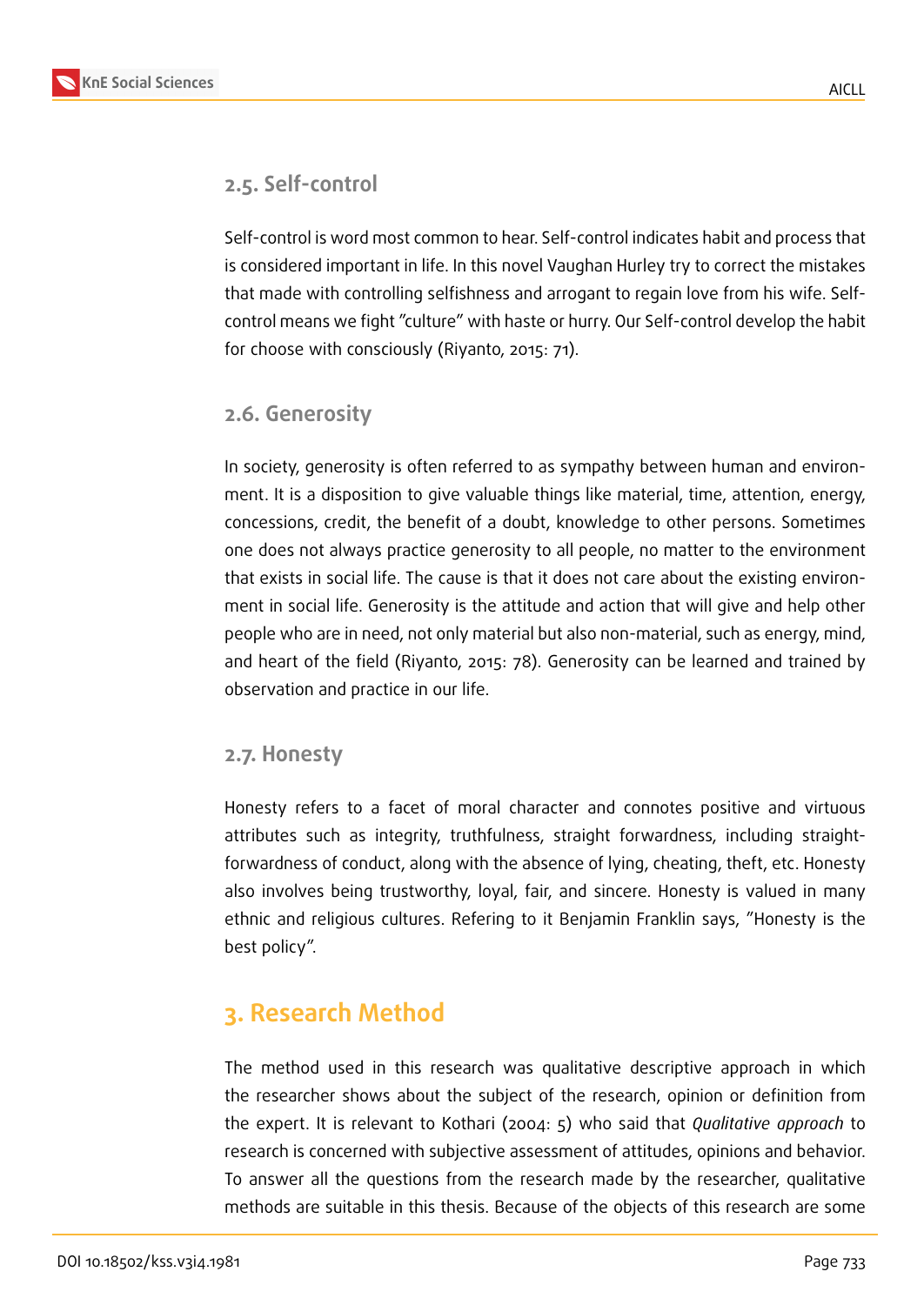

elements of the manifestation of love, the use of this qualitative descriptive approach is very appropriate to be used. This method usually discusses the boundary problem based on the object of research. Therefore, the researcher used qualitative method as the center of this research.

## **4. Discussion**

The manifestation of love in Lauren Dane's novel *Back to You* is reflected by the protagonist, Vaughan Hurley, who tries to win the heart of his ex-wife named Kelly Hurley by showing his love manifestation covering firmness, loyalty, self-control, generosity, and honesty.

### **4.1. Firmness**

Vaughan Hurley as the first character of the story is reflected as a workaholic man who always goes out of town with his band because he is a very busy musician. He usually leaves his daughters and his wife, Kelly Hurley, for the music concert tour with Sweet Hollow Ranch band. For eight years, his ex-wife lives in an abnormal marriage because Vaughan thinks the band's music world cannot be separated from his life. Kelly has been so patient for eight years living in such a condition. She has been accustomed to facing the rude attitude of her husband, and being left afor weeks or even months since her husband is very busy with his music concert tour. Her activities with his band group drives him neglect his family at home. Finally, Kelly decides to divorce Vaughan. After being divorced, Vaughan if he needs his ex-wife and children to live together as before and wants to be a good father to his daughter as well as a good husband to his ex-wife.

"I've lost a lot of things. I do not want. I'm here and this is what fathers are supposed to do. I'm going home from my home in Portland here. Helping school and stuff. I know you work in your shop when the kids are at school, so I can stay while you work. I want to be a better father and play more. I want them both to be able to count on me" (Dane, 2015: 59).

The quotation above shows that the protagonist knows that Kelly works in the shop meanwhile her daughters go to school every morning. Vaughan is conscious how hard the job of his ex-wife to look after their children while she herself must also work. Therefore, Vaughan wants to show Kelly that he is a responsible father for their children. He wants to show Kelly that he is a father who can pour his love to his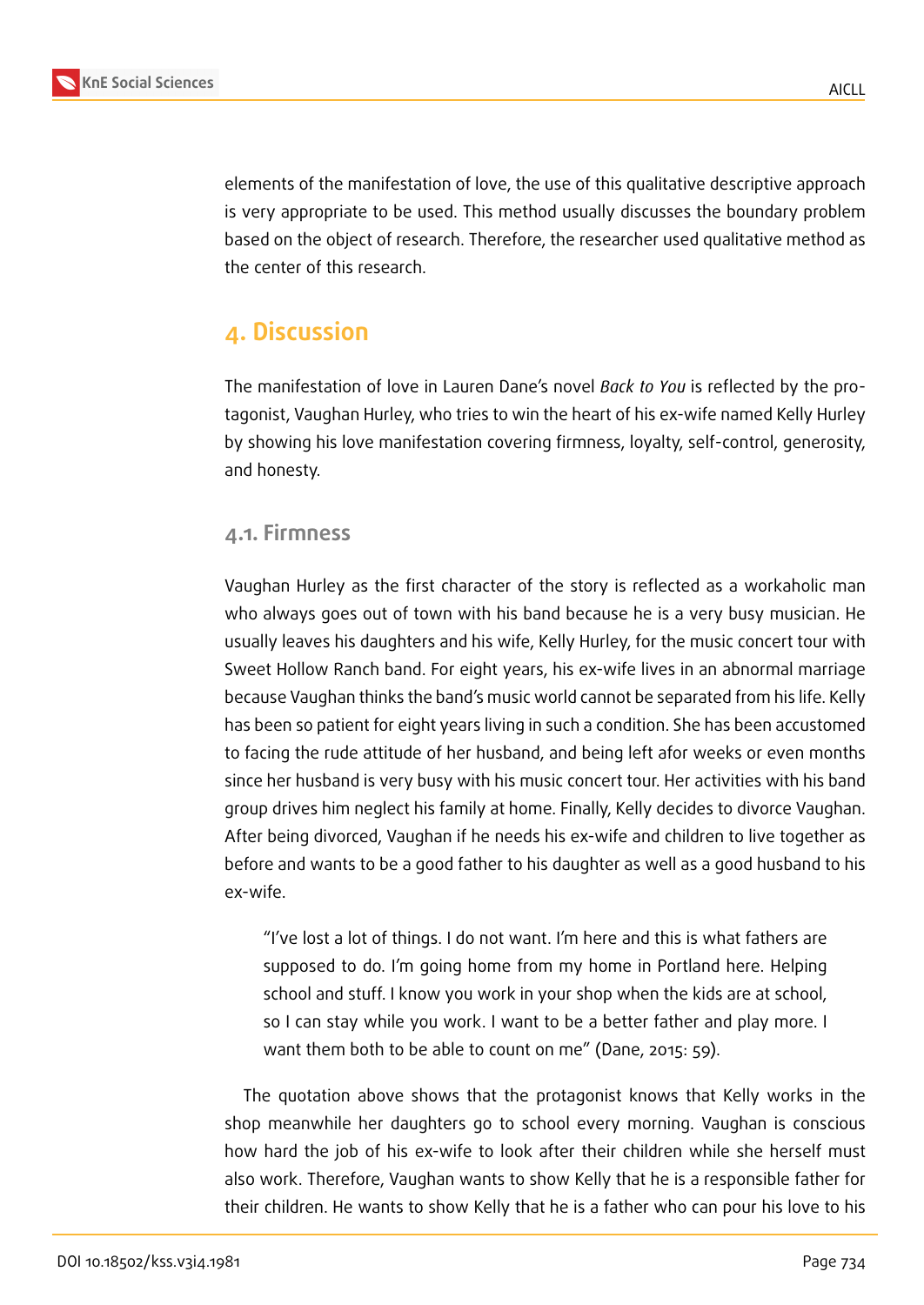

daughters by acting of a firm care of the children and becoming a dependable father. Vaughan is firm that he must become a responsible father for his children. Firmness is one of the manifestations of love in abstract form but we can feel it through the real action in life. It simply needs a serious action to do it so that someone will understand and see the form of true love. True love is as a symbol of the manifestation of real love with an establishment that will never let the most important person in our life go away from us.

"I'm serious when I said I want to get chance again. I want us together. I want to be an intact family. You, me, our daughters. and I want you to be mine again" (Dane, 2015: 106).

The above quotation shows that Vaughan feels regretfull to have ignored his wife and children. He realizes that the divorce is mainly due to his faults. Therefore, he wants to fix his faults. He is firm that he wants to get the love of his ex-wife again. Vaughan Hurley wants to return to his family and his wife because he misses them. The excertp above also shows that Vaughan, the protagonist is trying to convince Kelly Hurley to accept him in life of love and marriage. There is no doubt to express everything in mind, heart and feeling that is wanted to be built. To have a perfect family is the dream and hope of the protagonist to manifest firmness. To realize this goal, Vaughan Hurley ensures his ex-wife that he will fix his fault. He also admits all the mistakes that he has made like hurting the heart of Kelly and their children.

#### **4.2. Loyalty**

Loyalty in relationship does not only mean loyal in marriage but also mean loyal at friends and family. Loyalty in relationships is more defined as our willingness to support, trust, and pay the attention as we always give attention. In loyalty, there is the value of love that unites people. It is hard to imagine that there is a love which stands alone without loyalty. It is difficult to understand that there is a loyalty without the foundation of love inside it. Love without loyalty is nothing. And loyalty without love is a lie.

"Here, with you three, makes me happy in way I cannot explain. I know for a long time that I need to find way to get back to you. I ask you to give me chance to show if I'm ready be your husband again. I am ready to be a part of this family with you and our daughters". (Dane, 2015: 109).

Based on the quotation above, it is clearly that Vaughan Hurley is serious at his exwife to return back to be a couple; back to married life as used to be because he is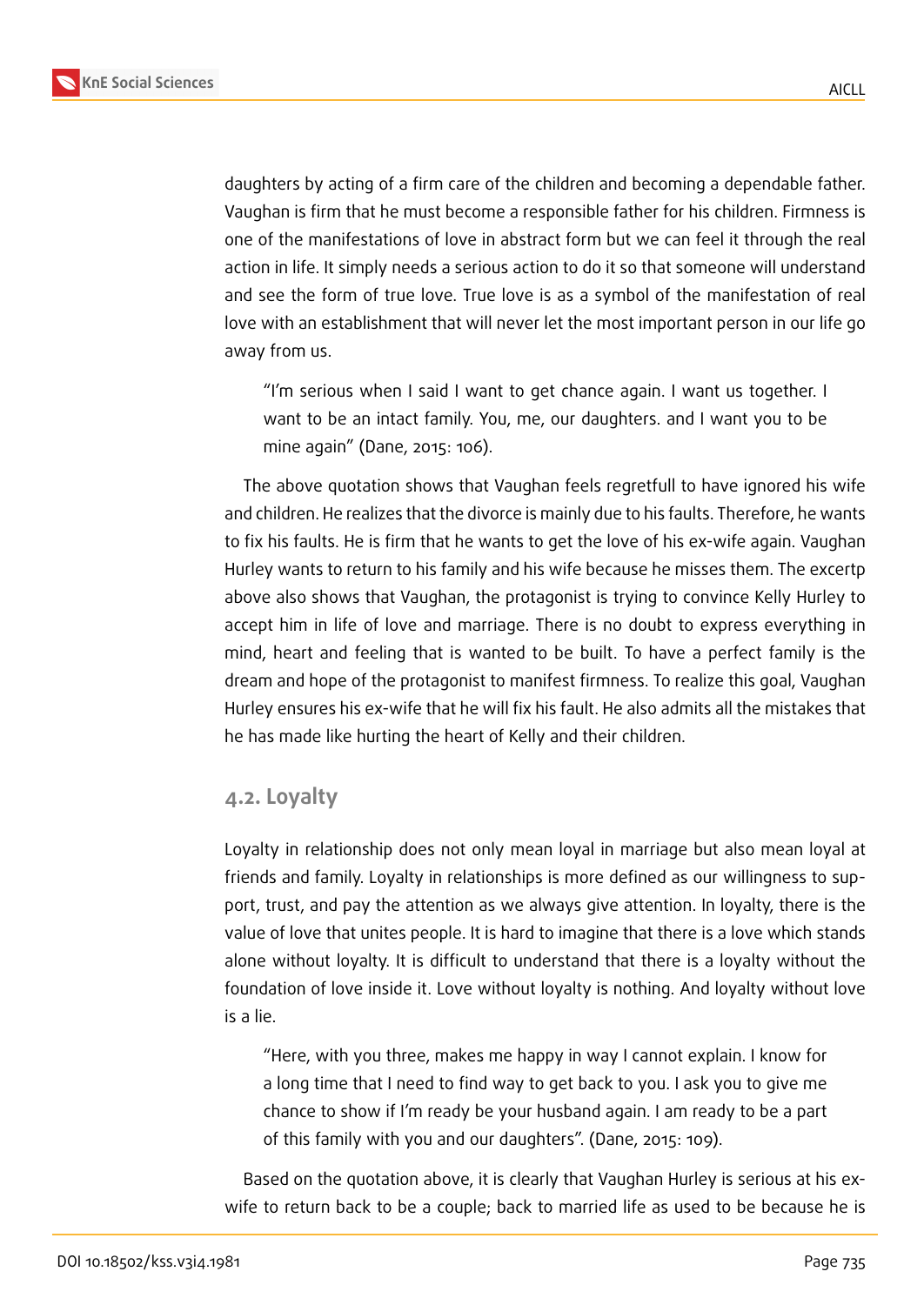

aware of them. The real happiness with Kelly Hurley and their children is to be with Vaughan. During an eight-year divorce, Vaughan finds out the way how he can be back again to his family. He alwaya seeks the chance that he could be with his beloved family. The loyalty done by the protagonist in this case is trying to get back to the little family who has ever accepted him. Love and loyalty are the most basic things to make happy and peaceful family. Without this element, life will be destroyed because one of the manifestation of love is loyalty which means loyal to the couple that we choose and not to make a lie or to hidden the mistakes done.

### **4.3. Self-control**

The marriage life of Vaughan Hurley and Kelly Hurley ended eight years ago. The cause of the ending of their marriage is the selfishness of Vaughan that rarely gives time to the family, so they decide to divorce and choose to live according to their wishes. Under these circumstances, it took a long time for Vaughan Hurley to realize that selfcontrol is one of the keys to success in rebuilding lost love. Therefore, the attitude of self-control must be within the human self. Without self-control, we will be selfish and arrogant, unable to distinguish between our own desires and the desire of others to gain something.

"I am indeed have you? Damn it, Kelly I miss you. Really! I'm sorry because cannot control myself. I'm sorry because ignoring what I have until already late, then for years I'm too stupid to conscious how special it is. I'm sorry because throw it all away. Sorry for hurt you. O GOD, I am so sorry". (Dane, 2015: 105)

The above quotation shows that everyone has a way of controlling himself as an attitude of self-control. Self-control is useful to control feelings, hearts, thoughts that can change a person becomes worse if we do bad actions. Vaughan Hurley tells the truth if she misses his ex-wife. He regretted that he could not control himself because of the difficult conditions. He realized that he had neglected something valuable in their previous marriage life. And now he is aware of all the mistakes he has made. He honestly admits all his mistakes in the past. That awareness is one form of emotional self-control.

He loved this feeling, joy and satisfaction. The sharp of the pain he had felt had diminished; although his pain kept him remember that it was his choice. It is painful of the lesson for all of them. It is still feel very painful. He loves his daughters more than anything, but after three weeks to look after them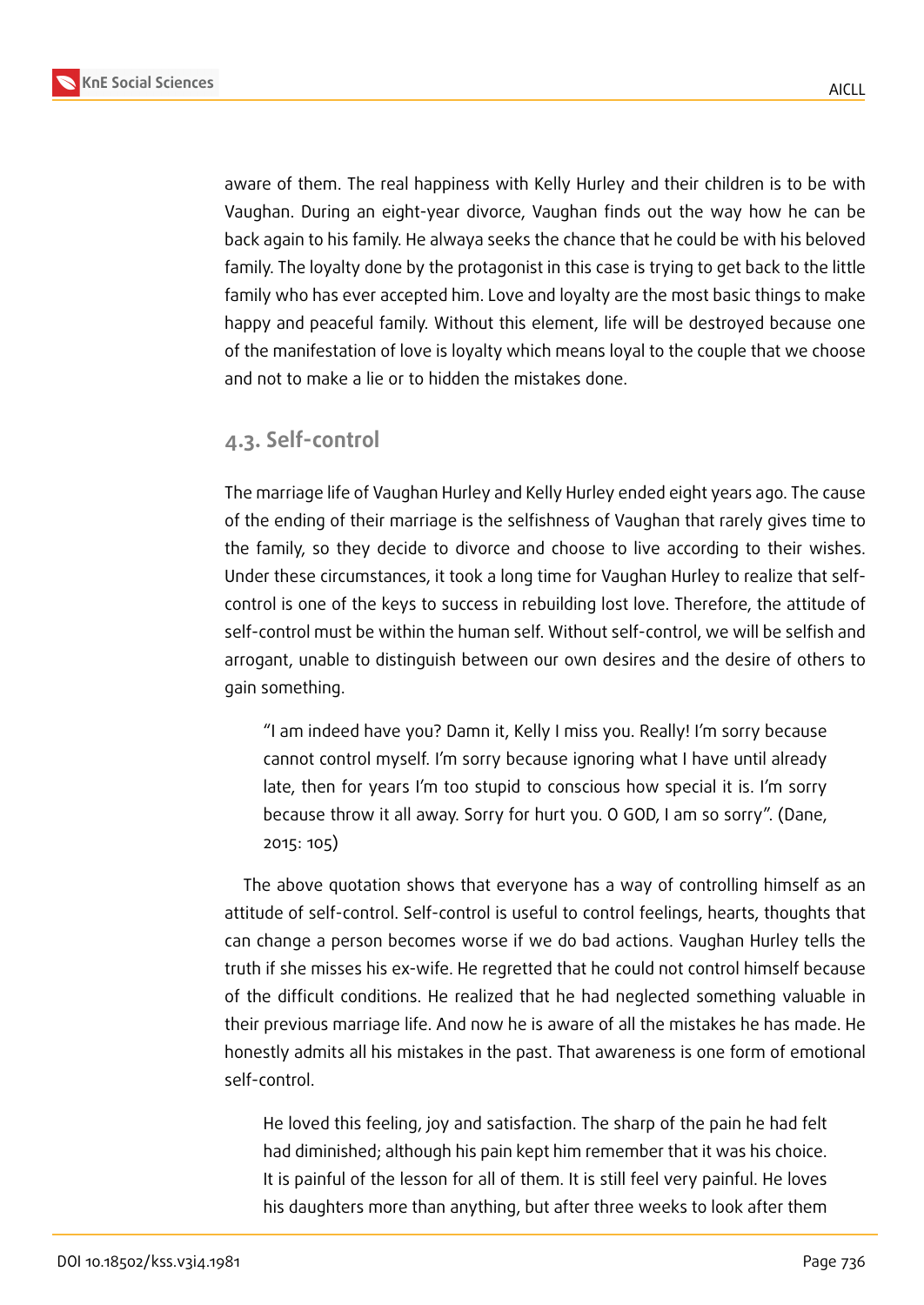

every day, school, dance class, dinner and everything, he realizes that their relation more deep. (Dane, 2015: 196-197).

### **4.4. Generosity**

Generosity is a form of attitude that is to everyone. Without generosity life becomes imperfect. If a person does not have mercy, they have no sense of humanity with others. They will be shunned by their social environment because they do not care about the difficulties of others. Generosity is an important element in forming new relationships with family, friends, and special people or in marriage. When we return again in the lives of people we have long left behind, generosity is the key to getting what we want and hope for. Generosity does not mean that we will control a person's life or our social relationships, but we will build a positive attitude and also change bad attitudes to be good. Sometimes we try to be generous, but most of them think that what we do is an unreal lie. If we do it lovingly, people will realize that what we are doing is to try to show them back that we really love them.

"Of course, I'm happy to be with both of you. Your mother is very well to share togetherness with me. Can you teach me the things that I need to do become good father? I need your help". (Dane, 2015: 122).

The quotation above shows that the protagonist, vaughan, did everything to get back into Kelly Hurley's life and their children. Vaughan Hurley said he was very happy to be with them, saying again that his mother would share togetherness like used to be. Her daughter is very happy to hear that because this is what every child in the world wants. To make it happen, the protagonist tries to be the best father as possible as he do it. He asks his children that he will do his best a better father for them. Therefore, the purpose of Vaughan is to ask that her child understand the real condition that she will change her bad attitude into a better attitude.

"I never disappointed you. You're right. But you're also right if my family is a good family. And therefore, I think we can fix this problem...............

I do not want to lose you again. I was not just visiting for dinner, then talking with or helping Ezra. I'll talk to my parents about you. About us. And I'll make sure they understand the truth I've been avoiding for so long. "It's been almost five weeks since he live with Kelly and the children. A lot of has changed. Enough to give him strength and determination to do the right thing". (Dane, 2015: 264-265).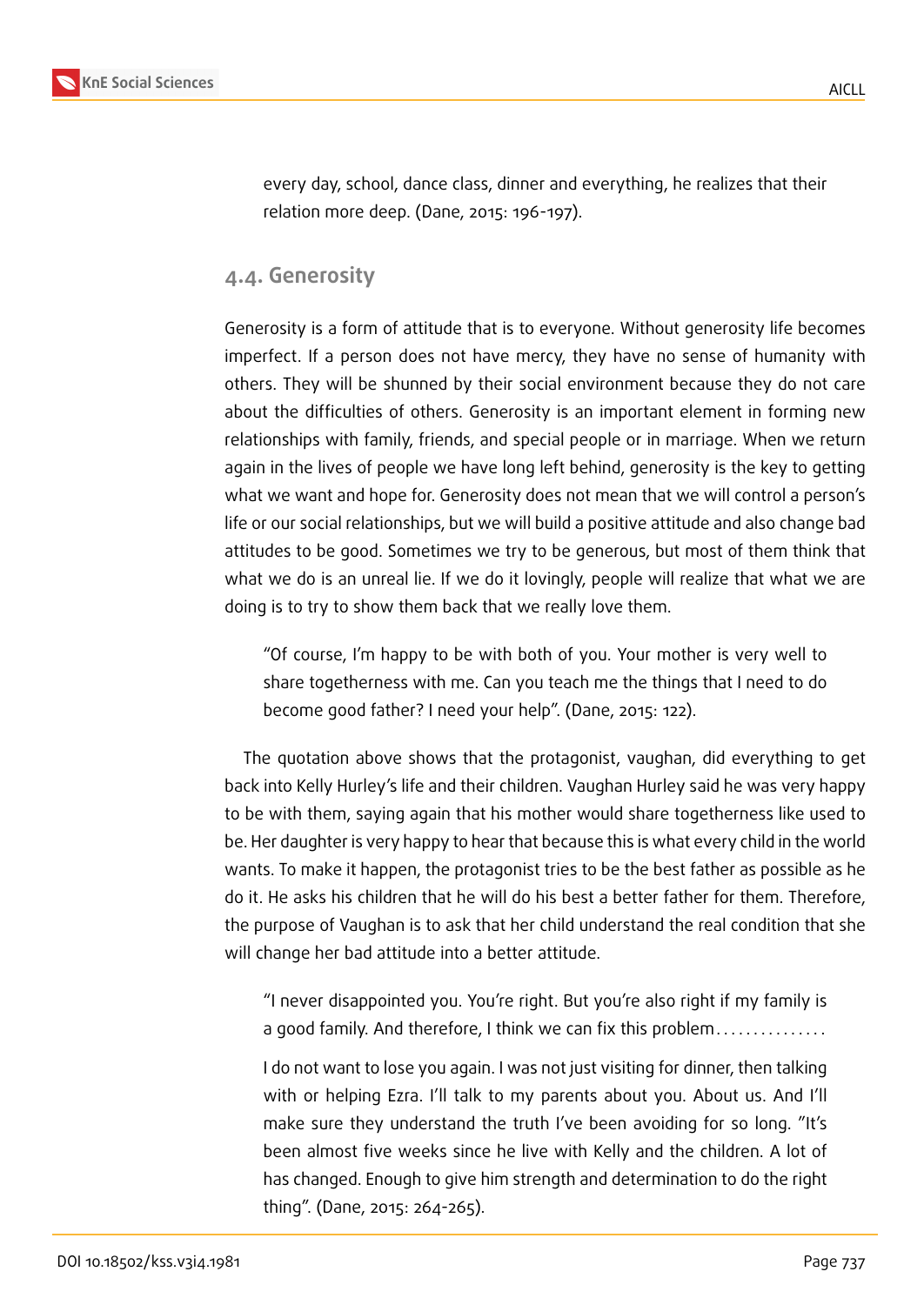

Once again, Vaughan Hurley says that she once admitted that she has disappointed Kelly Hurley when she was a good wife before. On the other hand, the protagonist family had a big influence for both of them, especially for their married life. The protagonist thinks that he can change conditions for the better by solving his family problems well. The generosity of the protagonist can be seen in the statement Kelly Hurley is a special woman who understands the life and characteristics of her selfish attitude. The subsequent generosity of Vaughan Hurley is that he will be responsible to his children by taking care of all their needs. Volunteering to stay with a loved one for five weeks is an incredible fortune that the protagonist feels. This is a form of generosity that is done with real action that does not deny the promise made between the two. The impact of the generosity of the protagonist is felt by his ex-wife and his children.

#### **4.5. Honesty**

Honesty is an easy word to say but hard to do. Honesty requires a struggle that is not easy to convey to others, even to oneself. We will not want to be angry at our spouse, friends or friends if they do not listen to what we say. We can honestly help ourselves and others if they want to tell the truth. Honesty in love, especially honest with loved ones, is hard to do. How to know if the honesty that exists in our feelings is to say something based on fact primarily, the honesty of love we have. To be honest, we must accept all the risks if we do.

Vaughan complained. "The thing which I'm sure to say is that I'm a jerk. Okay? I already admit it, I know and now enough old to realize it. You need not have any reason to doubt my commitment". (Dane, 2015: 104).

Vaughan Hurley, the protagonist, admits to Kelly Hurley that he is a useless person. He has disappointed his ex-wife's feelings when they became a couple. The protagonist says his honesty is based on facts and events in the past. Honesty is an important thing to build a relationship that has ever been broken because one of his partner's attitudes is very bad. Vaughan Hurley was aware of the bad attitude she had when they were still living as a small family. But he throws away all his precious time and makes selfish decisions for his own benefit without thinking of the people around him. Honesty can change anything in a short time. After a long divorce, he tries to be honest with his ex-wife and wants to make a commitment more serious than ever.

"I'm sorry for a lot of things. I'm not specific yesterday, so as now. But I'm trying. I've made many mistakes". (Dane, 2015: 58).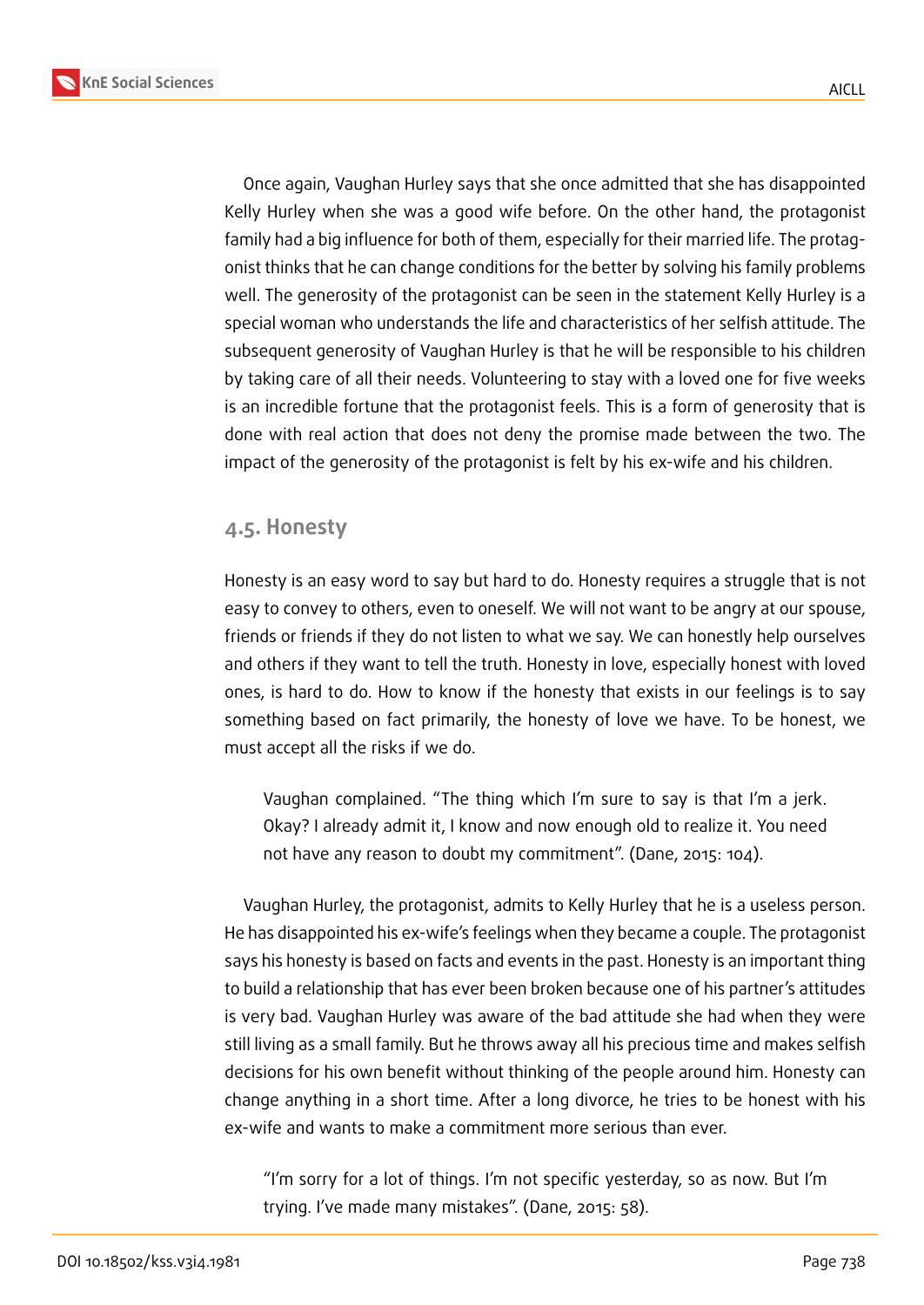



The above quotation states that honesty means be honest expressing or telling fact without liar. The quotation above also explains that the protagonist apologizes to Kelly Hurley for all the mistakes that he has done. Even though it is hard to say honesly, Vaughan Hurley humbly says that he is an unstable man, do useless things, and always change his mind when taking difficult decision in his last marriage. Honesty becomes the foundation of starting new relationship after a long time stuck in a heartbreaking relationship.

## **5. Conclusions**

After the the manifestation of love is deeply analysed, some conclusions can be drawn up as the following:

- 1. The story centers on the love story, marriage problems which causes divorce, and regretful as well as miserable feelings undergone by a man by the name of Vaughan Hurley who has been divorced by his wife named Kelly Hurley so that he tries his best to regain his love as well as his ex-wife by manifestating his love to his ex-wife and children in the forms of firmness, loyalty, self-control, generosity and honesty.
- 2. After being divorced for eight years, Vaughan Hurley is concious that his love is only for his ex-wife. Kelly's name in fact never fades from his thought and heart that he eventually expresses his feelings by manifestating his love to Kelly.
- 3. Vaughan Hurly also realizes that the divorce is due to his faults. He was too busy with his band group and used to leave his wife as well as children for prolonged time.
- 4. The manifestation of love is clearly reflected in this novel through the character of Vaughan Hurley. His manifestation of love is addressed to his ex-wife named Kelly Hurley, and he shows it deeply since he realizes that Kelly is the only woman whom he loves.
- 5. Various kinds of manifestations of love such as: firmness, loyalty, self-control, generosity and honesty are done by the protagonist to make his ex-wife back to him before he loses her forever.

## **References**

[1] Dane, Lauren. (2015). *Back To You*. Harlequin HQN. USA.